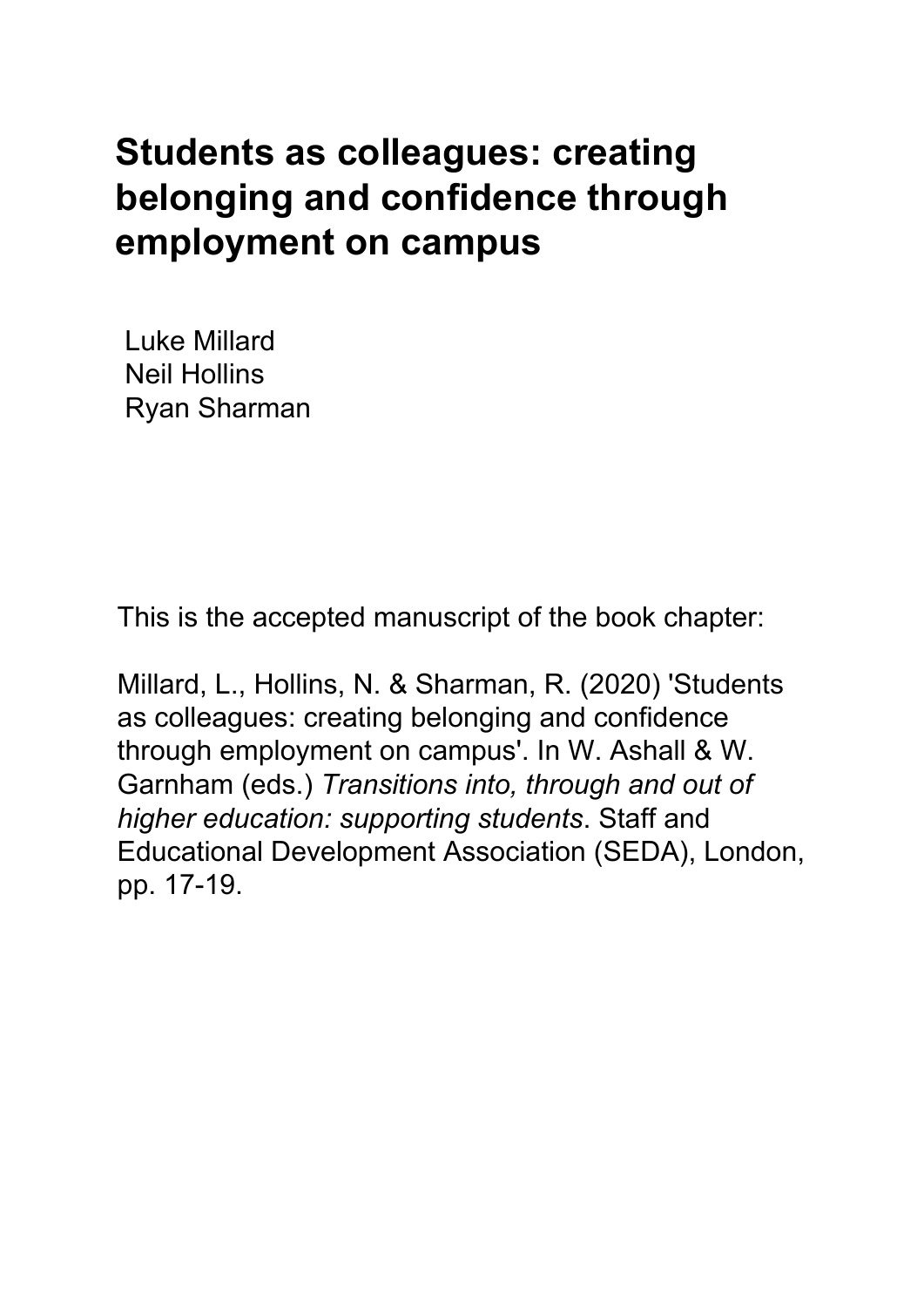#### **Students as Colleagues – Creating belonging and confidence through employment on campus.**

## **Introduction**

Birmingham City University (BCU) has been at the forefront of student engagement developments in the UK since 2008. At that time, the University's partnership work with the Student's Union sought to employ students as colleagues to work with academic staff on self-generated projects that would improve the student learning experience. The Student Academic Partners (SAP) scheme was the first of its kind (Freeman et al 2014) and, since those early developments, ideas and practices have evolved at the University and across the sector.

The SAP scheme was created to improve the quality of the learning experience and to generate a greater sense of learning community (Curran and Millard 2015). However, as with many innovations, there were some unintended learning outcomes (Nygaard et al, 2013: 109). In particular, these related to the benefits of the employment experience to student development around work-related skills and behaviours, and the changing nature of their relationship with staff and therefore the university. Zlotkowski et al (2006) had recognised the place of students as colleagues through student employment and volunteering in the USA and the change this placed in the relationship dynamic between staff, students and the institution. The evidence cited in that literature was reflected in the exchanges with staff at students at BCU.

This article will discuss the outputs from research into students working on campus and align it with a case study from academic staff and students engaged with the process. This will utilise a timeline that moves from SAP and the development of an institutional student engagement philosophy into the creation of an institutional student employment programme and the development of impactful school based interventions.

#### **Evidence base for student employment**

The SAP experience at Birmingham City University caused the leadership team to rethink the value of the scheme. The question arose as to whether there was more to gain for students and the University than just a SAP project outcome (Millard and Hargreaves 2015). If the employment theme and subsequent students kills development could be harnessed institutionally, could it have a more significant impact? Sullivan (2008: 9) in the report to the UK Higher Education Funding Council for England (HEFCE) on student employment schemes in the USA identified that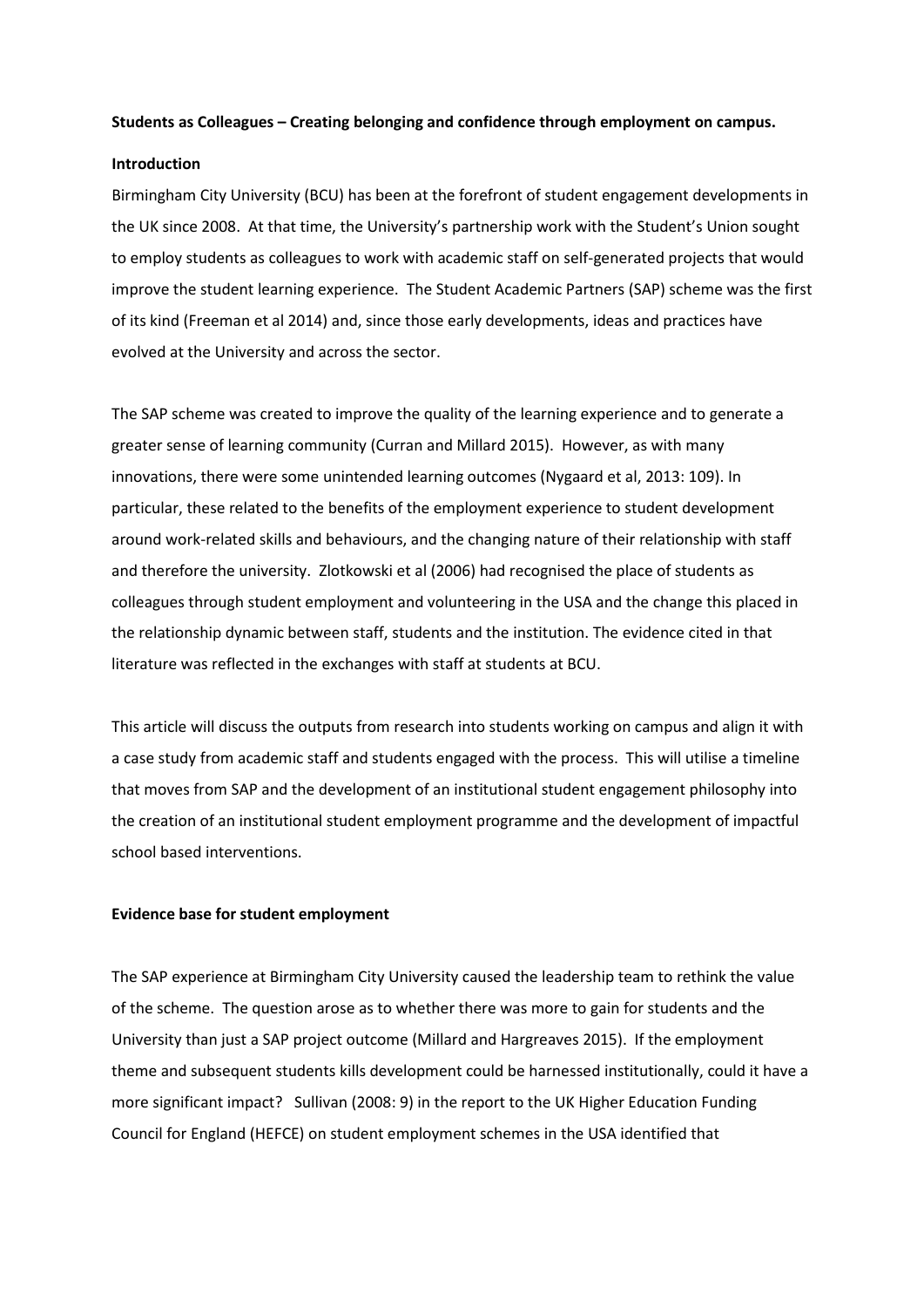"*A point repeated many times by students in interview was, mostly, they believed that working as well as studying helps make them better students. This was a surprising finding. Students explained that they managed their time better because they had to. Students believed they had a better experience and led fuller lives than students who did not work"*'.

In addition to students thinking their performance improved, Pusser (2010) explained that "*the effect of work on student retention is also puzzling, with lower retention rates for students who do not work at all than for those who work between 1 and 15 hours a week".* This supported the work of Astin (1993), King (1999) and Levin et al (2010) as the literature suggested that working on campus, for a limited number of hours, created more successful students. This was in contrast to working off campus where Lundberg (2004) and others revealed that students were not as successful and engaged less with peers and faculty if they were employed off campus, especially if they worked more than 20 hours per week. Through such engagement, it appeared logical to the SAP creators that working on campus was also likely to impact on a student's sense of belonging (Thomas 2012). This could also support metrics around retention, which was becoming more important at the time through league tables and governmental measures.

Simòn et al (2017) reported evidence drawn from 23 countries that "*around 60% to 70% of students work in Anglo-Saxon and Nordic countries and between 20% to 30% work in Southern Europe*". Perna (2010) saw employment and working alongside their studies as being the norm for US students and challenged those institutions that that did not recognise this change as "*failing to recognise that higher education is generally not the primary life environment of working students" (2010,i).*

For an institution with a widening participation brief, over 39% IMD Q1, 52% BAME and 60% commuter students, that had retention as a key priority there seemed to be a logical next step, the creation of an institution-wide student employment programme. In 2012, through the auspices of the HEA's Change Academy initiative, the University created its Opportunity Student Jobs on Campus programme. In the coming years this would see up to 1000 students employed in 18 job roles. These included students as research assistants, administrators, technicians and lab support, mentors and ambassadors. The initiative became embedded through human resources processes and the benefits of students working alongside staff became apparent through development of new relationships and the creation of more student-centred services.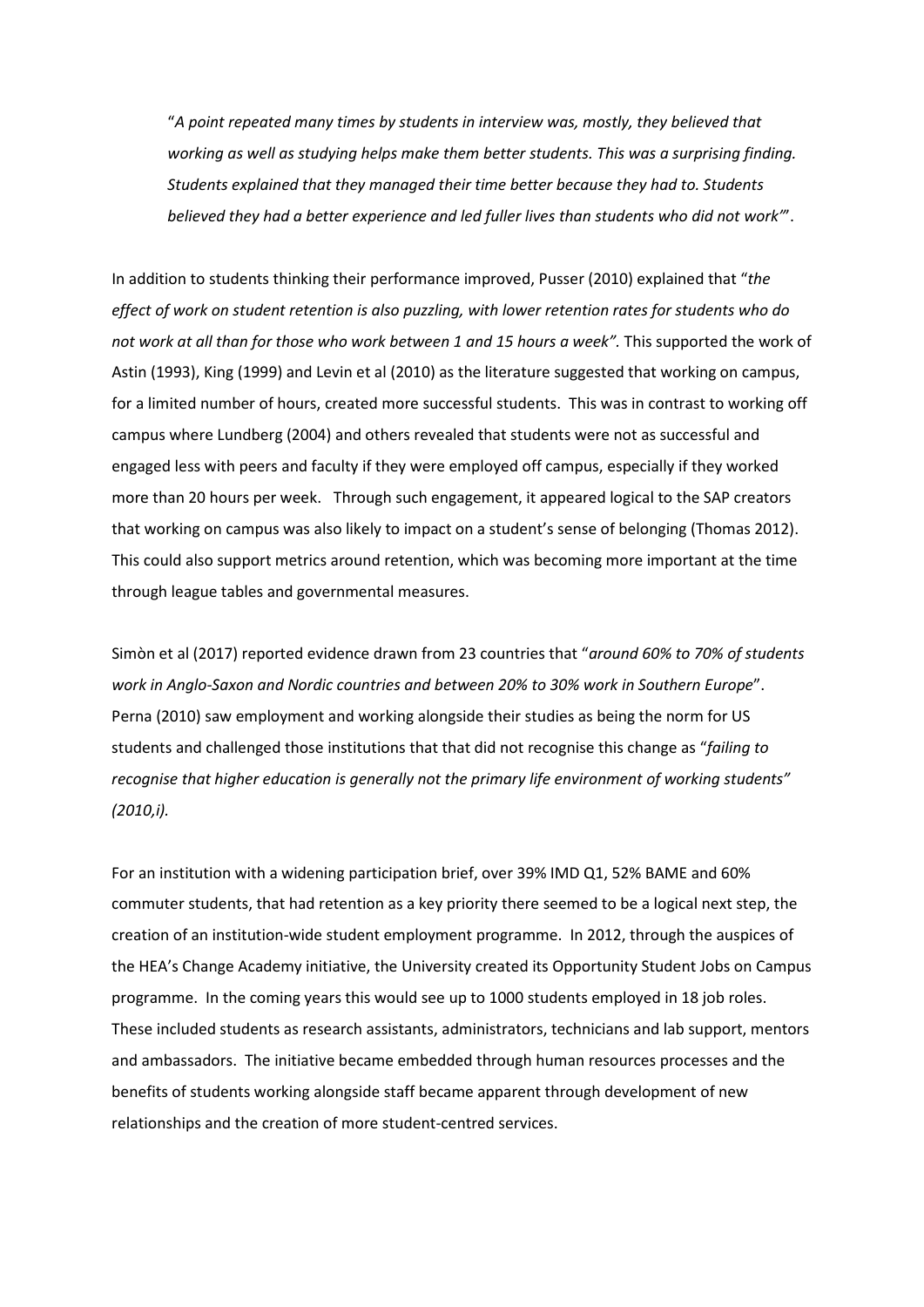#### **Evidence of impact on students**

Research around this new offer was necessary to establish the nature of the impact on students. A mixed methodology approach was taken in order to combine qualitative and quantitative measures and enable a breadth and depth of understanding and corroboration *(*Johnson et al 2007). This saw a survey (153 respondents) and three focus groups totalling 16 students. The findings were both challenging and encouraging.

Students were asked how working on campus had developed skills and behaviours. 86% of students stated that they felt they had a better relationship with staff and were more likely to ask questions as a result of working on campus. 64% of students believed they now worked harder at their studies as a result of working on campus and 76% suggested they were more motivated to succeed. This data was supported in focus groups, where for example, a student revealed that she "*felt like I had built a bond with them*" and another talked of "*becoming more connected to staff*". 89% of students said they had a greater sense of belonging to the university, which was echoed by 85% being more satisfied with their university experience and 80% being more understanding of the university when it made mistakes. Focus groups revealed students who talked of a friendlier and healthier relationship with the university and of becoming more aware as to how and why the university did what it did. When students highlight that "*the university became more a personal thing, something I represented, rather than something I attended*" then it would suggest that working on campus was having a significant impact on student attitudes to their university experience and is greatly enhancing that sense of community and belonging (Thomas 2012).

For a broadly widening participation student population, where social mobility is seen as a significant challenge, the finding that 90% of students in the survey agreed that their confidence had grown as a result of working on campus was highly encouraging. The focus groups reinforced this outcome with students talking of not being intimidated when speaking to large groups and of developing the ability to voice their opinion in a professional manner. Cook-Sather et al (2014, 100) confirmed this finding as they reported that students who in engage in partnership activities exhibit *"enhanced confidence, motivation and enthusiasm*" and "*deepened understanding of, and contribution, to the academic community*". It may be that the development of confidence and the desire to work harder at their studies is influenced by the fact that 75% of students talked to their work colleagues about their studies. Students identified that the "*relationship with staff greatly improved while working*". These conversations may have been brief or in depth, but the opportunity for a mentoring relationship to develop through shared understandings is a welcome outcome for this area of work.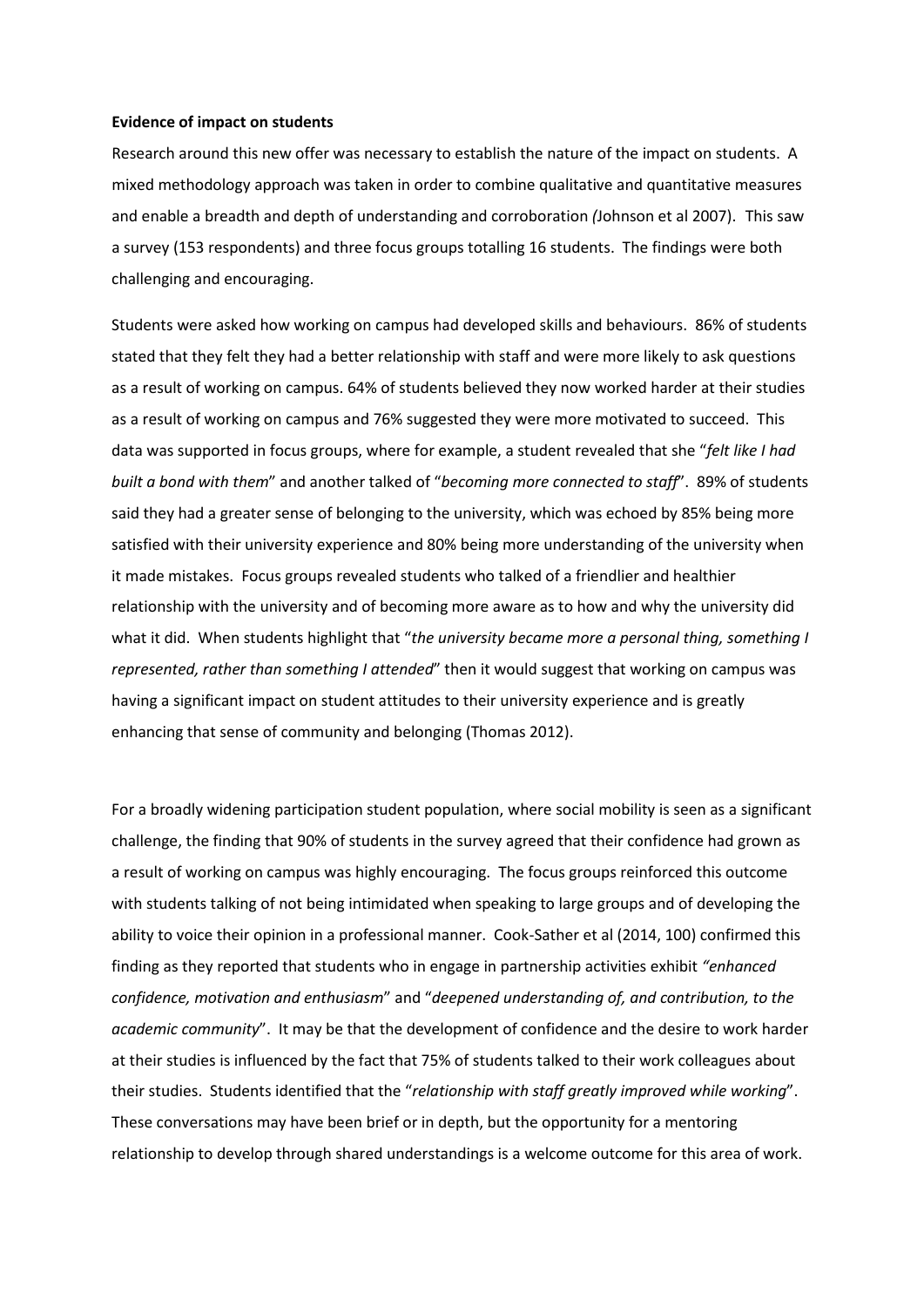The next section exposes the BCU practice of 'students as colleagues' to the actuality of delivering this within an academic environment where quantitative measures of progress and student achievement are key.

#### **Birmingham School of Media: Student and Staff Perspectives**

Birmingham School of Media had developed several initiatives to build student belonging and identity embracing Cooper's (2009: 7) assertion that a '*sense of belonging is developed through a form of student engagement that is far more than mere participation and instead involves some measure of emotional commitment and investment'*. The School had engaged with SAP projects for many years and had embraced the students as colleagues approach.

In 2012 the creation of the School's *Level Up* programme would provide powerful evidence of the impact on students when they were employed to work alongside staff. The School's team of student *Level Up* mentors had worked with academic and professional staff to provide a range of pre-arrival and welcome week activities to support the social and academic integration of first year students. The ability to become a *Level Up* mentor had provided opportunities for those students employed in the role to become engaged on a more deep and meaningful level. This resonates with the ethos and purpose of *Level Up*. Rather than simply seeing themselves as recipients of an education, *Level Up* mentors were able to re-position themselves as active members of a school community. Motivated by a desire to help new undergraduates, mentors had been willing and enthusiastic participants in a support programme that they themselves benefitted from as first year students. As one student stated:

*"Initially, working for and within the university was just a way of getting extra money. However, as I started to work more within the school, I started to develop a new relationship between myself and the staff members. Inherently, my sense of identity with the school increased and I didn't see myself as a student who was just working, rather a part of a community".*

Much has been written about the importance of nurturing academic and social integration and building a student's sense of identification with their School and wider university community. These principles are often enshrined in strategies to support effective transition in to higher education for first year undergraduates. The value of participation in *Level Up* mentoring by second- and third-year students has, however, helped to demonstrate that these principles are equally important throughout a students' course of study. Wenger (1998) asserts that an individual's sense of identity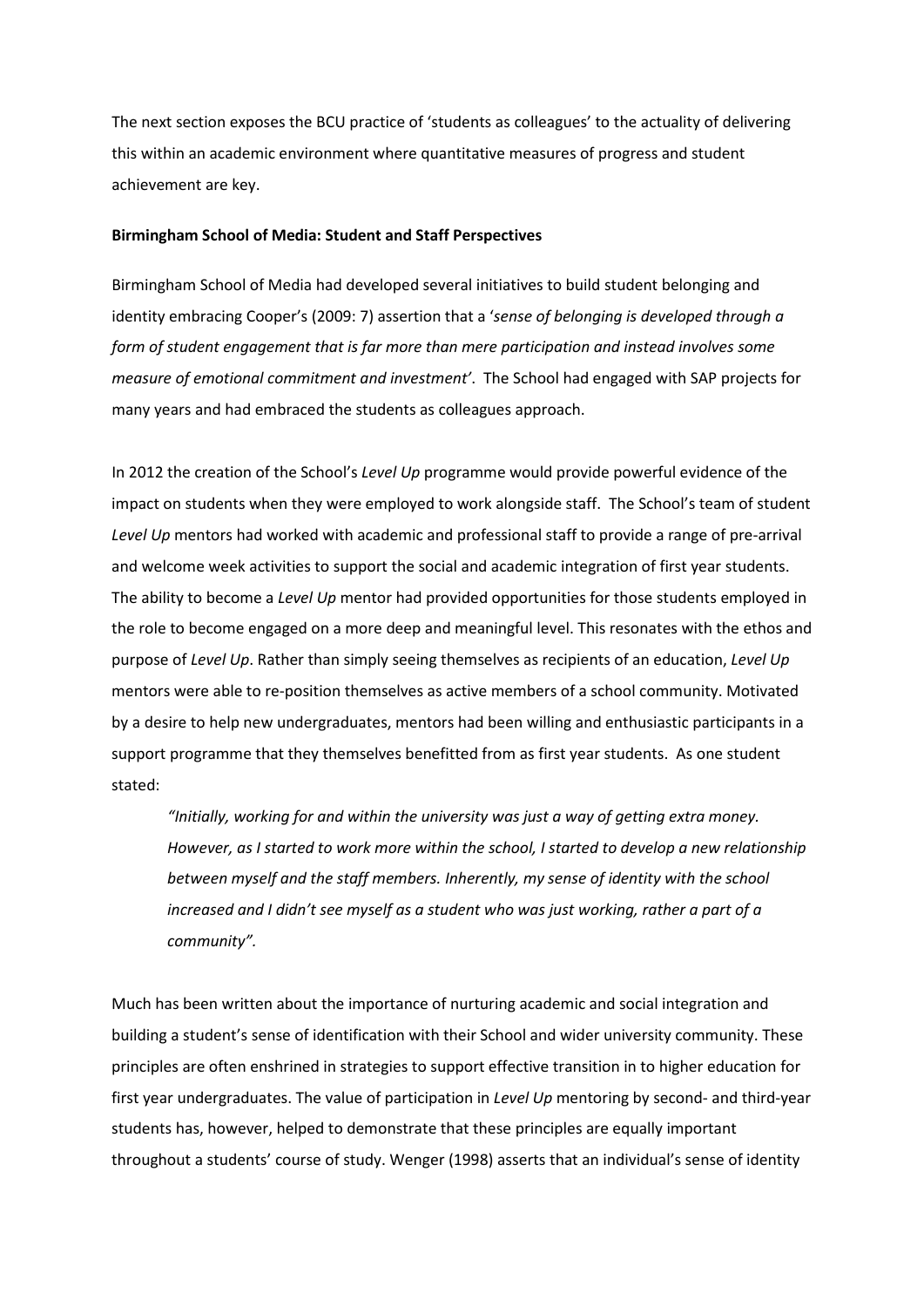is not fixed – rather it is something we constantly renegotiate. *Level Up* mentoring has embodied this, providing opportunities for mentors in the School of Media to reconstruct their sense of student-School identification, enabling mentors to develop new relationships with staff in a joint enterprise to help and support new undergraduates. This has enabled them, as returning students, to construct an enriched sense of identity based on a deeper level of involvement in the life and culture of the School of Media. The approach here has been emblematic of a principle espoused by Tinto (1999) in which "*effective programs reach out to make contact with students in order to achieve personal bonds among students and between students, faculty and staff members*" (Tinto 1999: 10). This social and academic integration has been key, and engagement has been enhanced by the mentors' sense of feeling part of 'something' (Bryson 2014; Thomas 2012).

When effectively embedded within the culture of a school or organisation this becomes an organic process. The idea of transiting from student to mentor and colleague becomes part of the academic calendar and occurs in different spaces at different times for different individuals. Students join the university, develop skills through being mentored, become mentors and continue the mentoring ecosystem by helping new incoming students. This process relies on students to constantly redevelop their own identity as they progress through their university life and develop the skills to enable them to participate. As one student stated, *"I think I knew from the first week of my university course that I wanted to do Level Up mentoring…because of all of the help I did receive from my mentor, I just thought that I want to be able to help people do that."* However, this is just part of that transition to college. Rather than identifying just as a student working on campus, they begin to feel part of the staffing team. As another student stated: *"I think that all of the mentors said it last year to each other- you do feel like staff. You're not treated like a student…I think that is because to get to speak to members of staff in ways that you wouldn't…It didn't seem like a teacher/student thing, it felt more like you're a colleague and they respect the things you know as well."* 

The development of a sense of collegial identity rests on the creation of mutual respect between colleagues, whether they be students or staff. This changes the dynamic between the student mentor and the staff member, and it is this notion of respect which develops a sense of identity and belonging that makes it more than just a job on campus.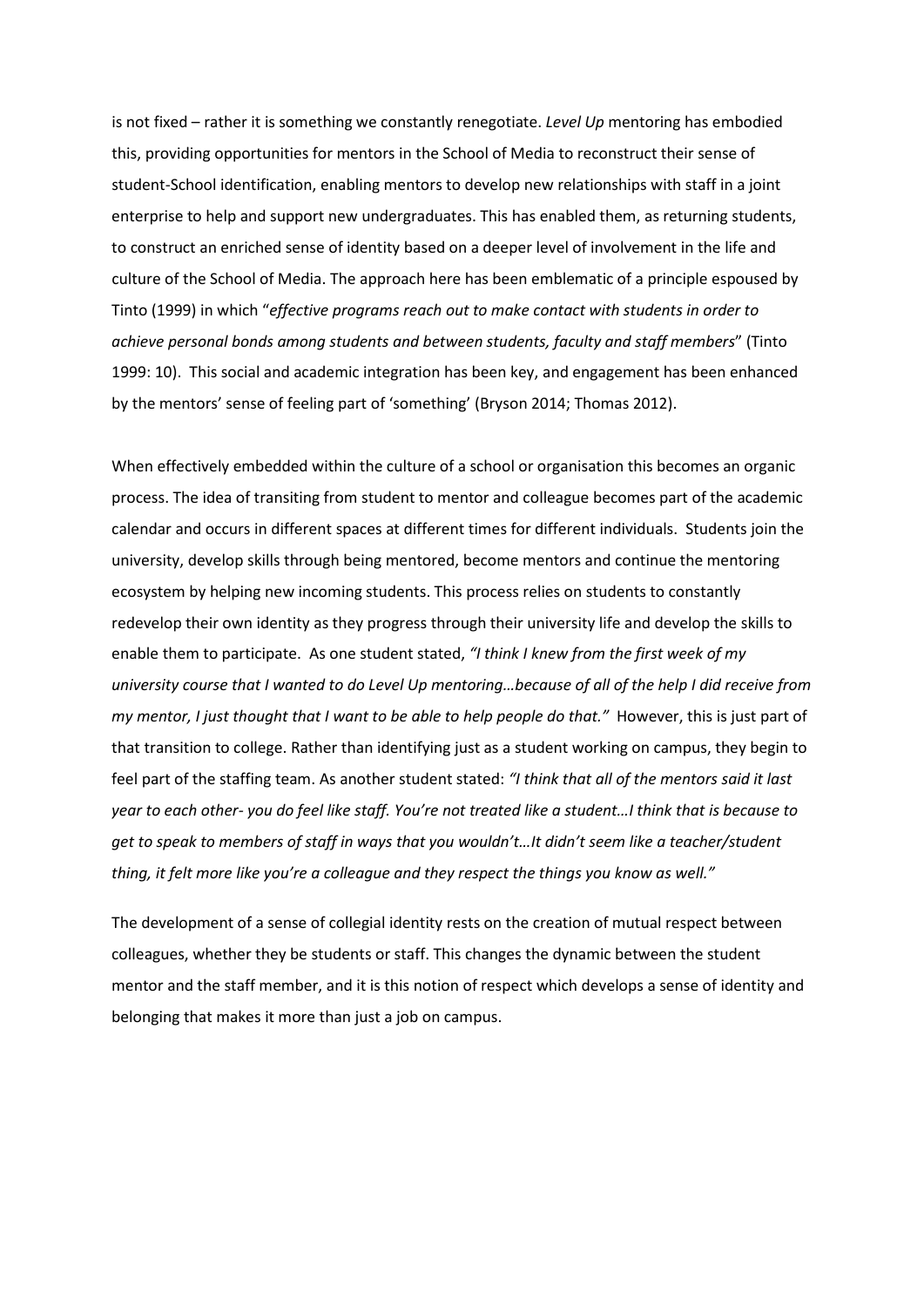#### **Conclusion**

When students work on campus, they feel that they become part of the university. They develop relationships with staff, professional and academic, that can support their academic studies, and which motivate them further to succeed on their courses. The membership of the University leads to an enhanced sense of understanding of and belonging to the university (McMillan and Chavis, 1985). In addition, the attitudinal changes to the university are further enhanced by the impact on the individual student who becomes more confident in their abilities and sees important professional skills development in such areas a time management, prioritisation and organisational skills.

The hybrid of relationships that have been created between universities, staff and students can mean that a student switches identities from being a customer for their accommodation, a partner/researcher within the classroom and an employee in the administrative office

2277 words

### **Bibliography**

Astin. A W (1993) What matters in college? Four critical years revisited. San Francisco: Jossey-Bass

Bryson, C. (2014) *Understanding and Developing Student Engagement*. Abingdon: Routledge

Cook- Sather, A., Bovill, C., & Felten, P. (2014). Engaging students as partners in learning and teaching: A guide for faculty. San Francisco, CA: Jossey-Bass

Cooper, R. (2009) *Constructing Belonging in a Diverse Campus Community.* Journal of College and Character, 10(3) pp. 1-10

Curran, R. and Millard, L. (2015) Engagement through partnership: the realities for staff and students and implications for academic development –International Journal of Academic Development (156) – Student Engagement special issue 2015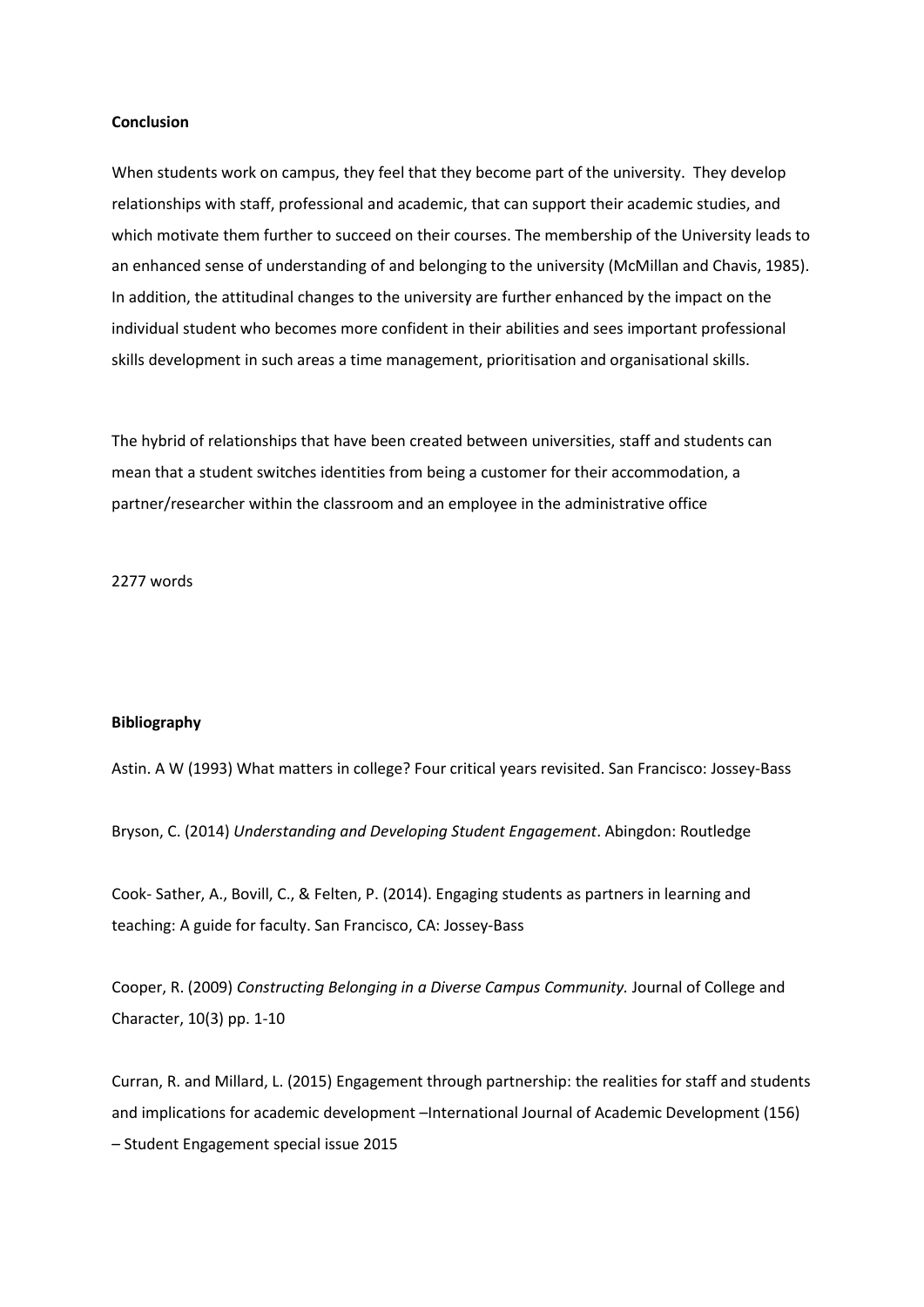Freeman, R. Millard, L. Brand, S. and Chapman, P. (2014) Student Academic Partners: student employment for collaborative learning and teaching development Innovations in Education and Teaching International

Johnson, R.B., Onwuegbuize, A. J and Turner, L.A (2007) Toward a Definition of Mixed Methods Research, Journal of Mixed Methods Research. Vol 1, issue 2 (112-133)

King, J.E. (1999) Helping students balance work, borrowing and college. About campus, 4,4, p17-22

Levin, J. Montero-Hernandez, V. Cerven, C. Overcoming Adversity – Community College Students at Work, within Perna (2010) Understanding the Working College Student, p43-66

Lundberg, C.A. (2004) Working and learning: the role of involvement for employed students. NASPA journal, 41(2), 201-215

McMillan, D.W. and Chavis, D.M. (1986) Sense of Community: a definition and theory Journal of Community Psychology Volume 14.

Millard, L. and Hargreaves, J. (2015) Stretching funding to support innovation. Innovations in Education and Teaching International (163), Vol 52, No3, June 2015

Nygaard, C., Brand, S., Bartholomew, P. & Millard, L. (2013). *Student Engagement: Identity, Motivation and Community*. Oxfordshire: Libri Publishing.

Perna, L. (2010) Understanding the Working College Student – New Research and its Implications for Policy and Practice. Stylus publishing. Virgina, USA.

Pusser, B. (2010) Of a mind to labor – Reconceptualising student work and higher education within

Simón, H. Díaz, J, M. Costa, J, L. (2017) *Analysis of university student employment and its impact on academic performance.* Electronic Journal of Research in Educational Psychology [on line], 15 (April-September)